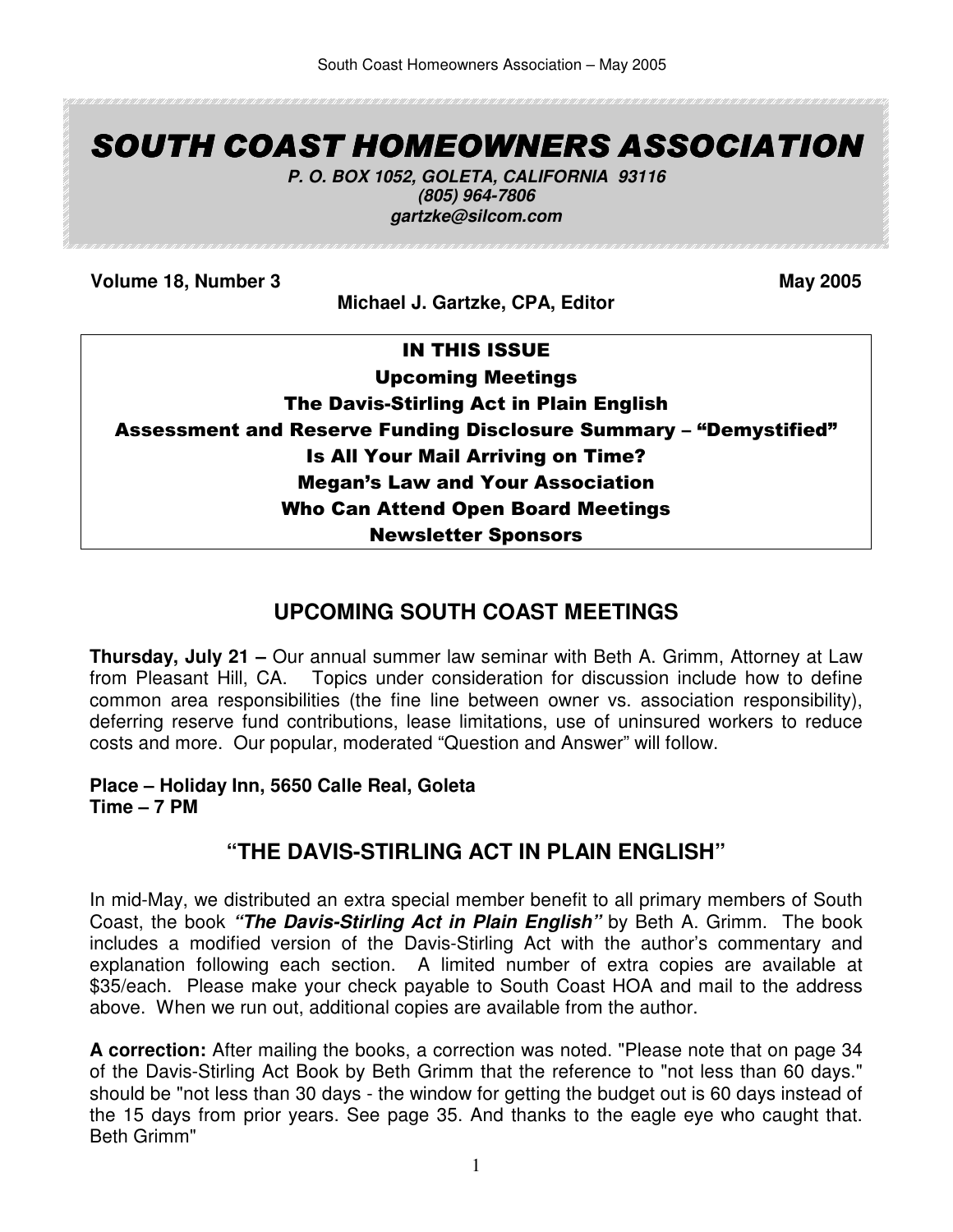# **THE "ASSESSMENT AND RESERVE FUNDING DISCLOSURE SUMMARY" – Demystified…**

# **By Chris Andrews – Reserve Specialist – Stone Mountain Corporation www.stonemountaincorp.com**

Now that the "Assessment and Reserve Funding Disclosure Summary" is required for association budget disclosures made after July 1, 2005, there has been considerable discussion among board members and legal professionals throughout California as to what is the best way to fill out the form.

The passage of AB-2718 in September 2004 created the new California Civil Code §1365.2.5 with the intent to provide more transparency than ever before in association financial disclosures. This part of the Assembly Bill was primarily supported by realtor lobbies seeking to ensure that potential homebuyers have full disclosure of the financial status of each homeowners association and a preview of potential future financial burdens – in writing – by the directors of each association.

Prior to this new disclosure requirement, Civil Code § 1365 required several disclosures pertaining to reserves such as the percent-funded estimate (as a measure of reserve fund status), the list of the reserve components that the association must maintain, along with their useful life, remaining life, current & future cost to replace, etc. But the description of the required disclosures was buried in paragraphs of the code and not presented in a standardized format as is now the case with Civil Code §1365.2.5 and its formalized "Assessment and Reserve Funding Disclosure Summary."

In order to simplify your task of filling out the new "Assessment and Reserve Funding Disclosure Summary," each of the six line-items to be filled out in the form are described below, followed by a sample of the entire disclosure form at the end of this article:

#### **PARAGRAPH #1:**

**(1) The current assessment per unit is \$\_\_\_\_\_\_\_\_ per \_\_\_\_\_\_\_\_\_\_. Note: If assessments vary by the size or type of unit, the assessment applicable to this unit may be found on page \_\_\_\_ of the attached report.** 

Paragraph #1 is straightforward and needs no explanation.

Note that this is the first time that disclosure of an itemized list of variable assessments per unit is required annually. It is surprising how many associations have established incorrect variable fees based on incorrect square-footage assumptions. So this clause of the disclosure may trigger a reshuffling of fees in some associations when members find out that their neighbor living in the same size unit is paying less in assessments per month.

#### **PARAGRAPH #2:**

**(2) Additional assessments that have already been scheduled to be imposed or charged, regardless of the purpose, if they have been approved by the board and/or members:**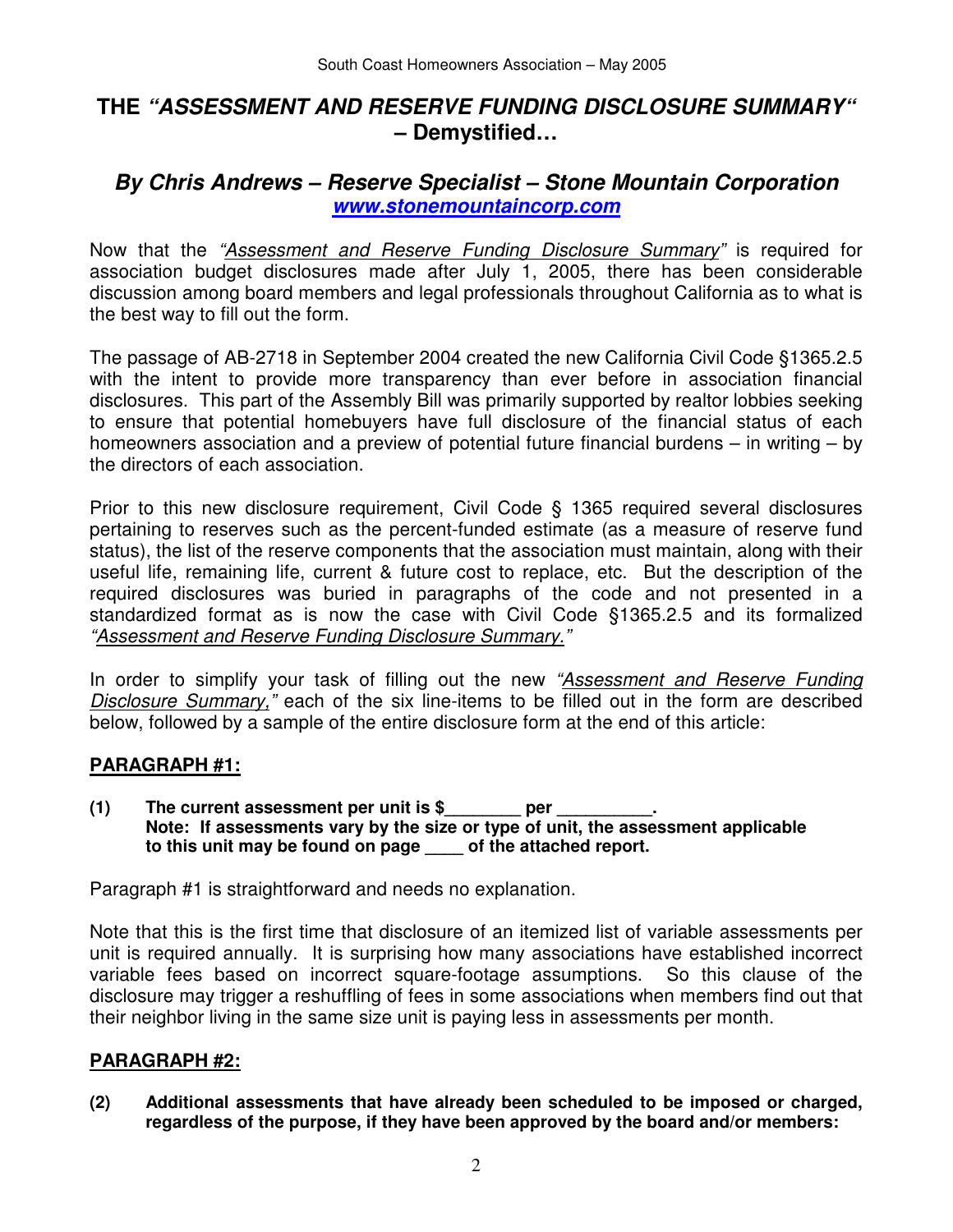| Date assessment is<br>due: | Amount per unit per month<br>(If assessments are variable,<br>see note immediately below): | Purpose of the assessment: |
|----------------------------|--------------------------------------------------------------------------------------------|----------------------------|
|                            |                                                                                            |                            |
|                            |                                                                                            |                            |
|                            | <b>Fotal:</b>                                                                              |                            |

#### **Note: If assessments vary by the size or type of unit, the assessment applicable to this unit may be found on page \_\_\_\_ of the attached report.**

This paragraph of the disclosure form must have been drafted by someone who hasn't lived in an association because the majority of special assessments in associations are *not* on a monthly basis. They are usually in one or more *installments*. Try specifying a one-time special assessment of \$1,000 per unit in this format and you'll agree.

If your association plans a special assessment that it is not on a monthly basis, make sure you clarify that here. If you eliminate the "per month" clause in the second column, the form seems to be more generalized to fit most installment-style special assessments.

Note also that this section applies to *any* special assessment whether it is for a reserve assessment or an operating budget assessment (e.g. to pay for an unexpected insurance increase).

**PARAGRAPH #3 & #4 ("The 30-Year Promise"):** Of all the sections in the disclosure form, board members are most hesitant to fill out this section because they feel they are being coerced into making a 30-year promise:

**3) Based upon the most recent reserve study and other information available to the Board of Directors, will currently projected reserve account balances be sufficient at the end of each year to meet the Association's obligation for repair and/or replacement of major components during the next 30 years? Yes \_\_\_\_ No \_\_\_\_** 

Some board members are inclined to answer "No" and explain in Paragraph #4. But as some legal experts would argue, if you answer "No" and the association is essentially in good financial standing, you may be unfairly compromising some of your members' ability to sell their homes at fair value by unjustly creating the impression that the association is not in good financial standing.

Furthermore, if you answer "No" in Paragraph #3, then Paragraph #4 (see below) requires that you explain what you are going to do about the association's poor financial condition. And you must do so in a rigid format in which you must be specific about just how you plan raise reserve funding and/or levy special assessments to ensure that there will be sufficient reserve funds to pay for the next 30 years of reserve expenses. What if you indicate here that the board plans to raise reserve funding sufficiently to fund reserve expenses over the next 30 years, but next year's board has no intentions of following through? There are several problems that can arise if you go down this slippery slope.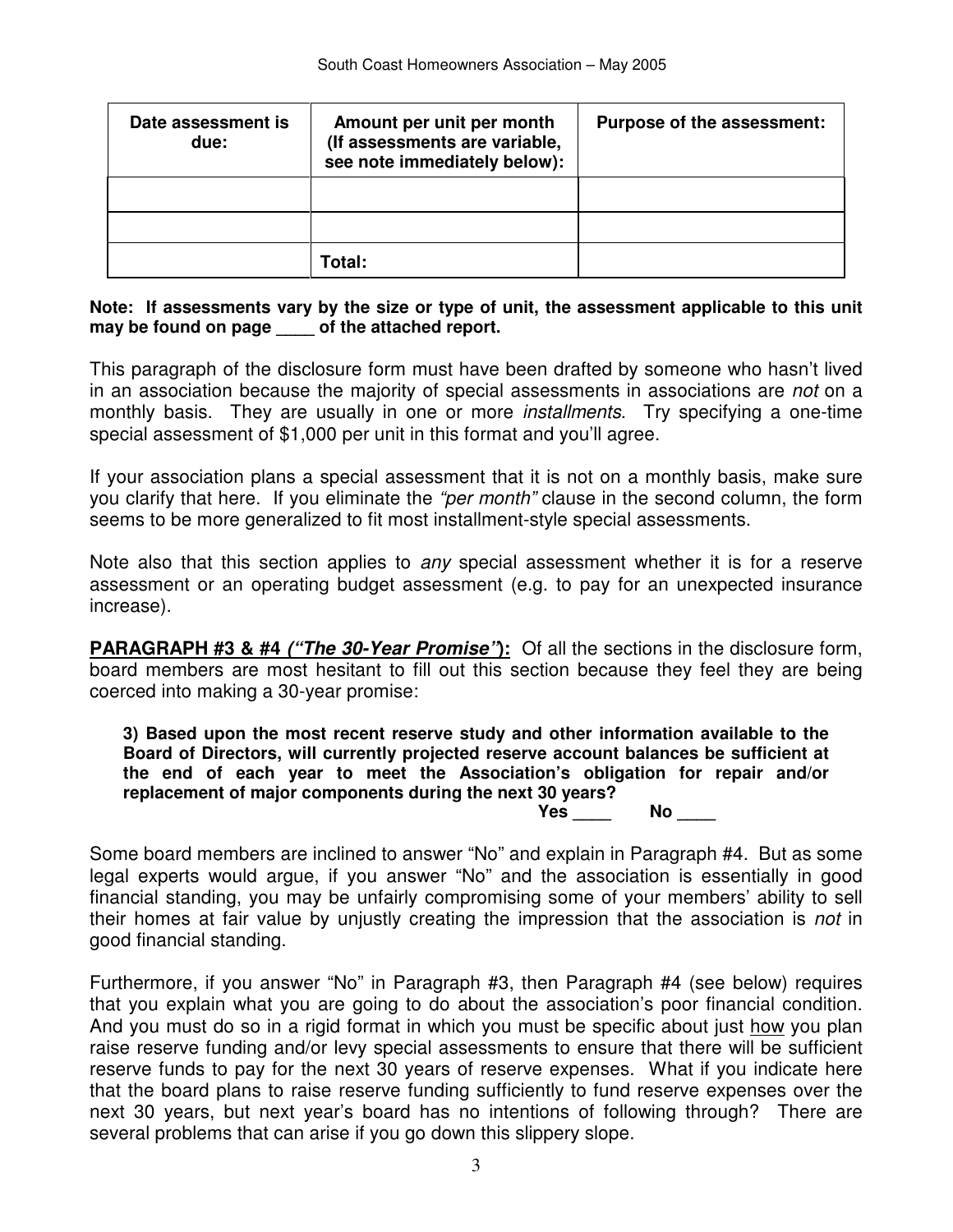One legal specialist in community association law, James H. Smith Esq. (Grokenberger & Smith, Santa Barbara, CA), suggests an elegant solution to this dilemma by drafting a specially-worded "**Supplement To Assessment And Reserve Funding Disclosure Summary.**" This is acceptable because Civil Code §1365.2.5(b)(3) allows modification of the disclosure form:

#### **§1365.2.5(b)(3) - The form may be supplemented or modified to clarify the information delivered, so long as the minimum information set out in subdivision (a) is provided."**

The intent of the following supplement drafted by James H. Smith, Esq. is to add language that allows the Board to feel more comfortable signing the disclosure and, for example, responding with a "Yes" to Paragraph #3 if, in fact, they do believe to the best of their knowledge, that their funding plan should provide sufficient reserves for the next 30 years:

#### **SUPPLEMENT TO ASSESSMENT AND RESERVE FUNDING DISCLOSURE SUMMARY [Civil Code section 1365.2.5(b)(3)]**

**Due to factors beyond the control of the Directors, including but not limited to the rate of inflation, the rate at which the major components actually deteriorate, unanticipated damage to the major components, fluctuations in material and labor costs and changes in building codes and regulations, the accuracy of the information set forth in paragraphs 3, 4 and 5 above is not, and cannot be, guaranteed. Depending upon the accuracy of the present and future assumptions used in providing the information in paragraphs 3, 4 and 5, the information and conclusions set forth in said paragraphs may not be correct. Therefore, any person reviewing this Assessment and Reserve Funding Disclosure Summary should not, without conducting their own independent investigation and analysis, rely upon the accuracy of the information set forth in paragraph 3, 4 and 5.** 

Finally, note that a key assumption in Paragraph #3 is that the Board of Directors has read and understands the reserve study, but this is not always the case. Have all of the Directors read the reserve study from cover to cover and understand it? Or has just one director read it and the rest of the board is relying on their diligence? As you can see, there are a lot of variables to consider.

### **PARAGRAPH #4:**

**(4) If the answer to #3 is no, what additional assessments or other contributions to reserves would be necessary to ensure that sufficient reserve funds will be available each year during the next 30 years?**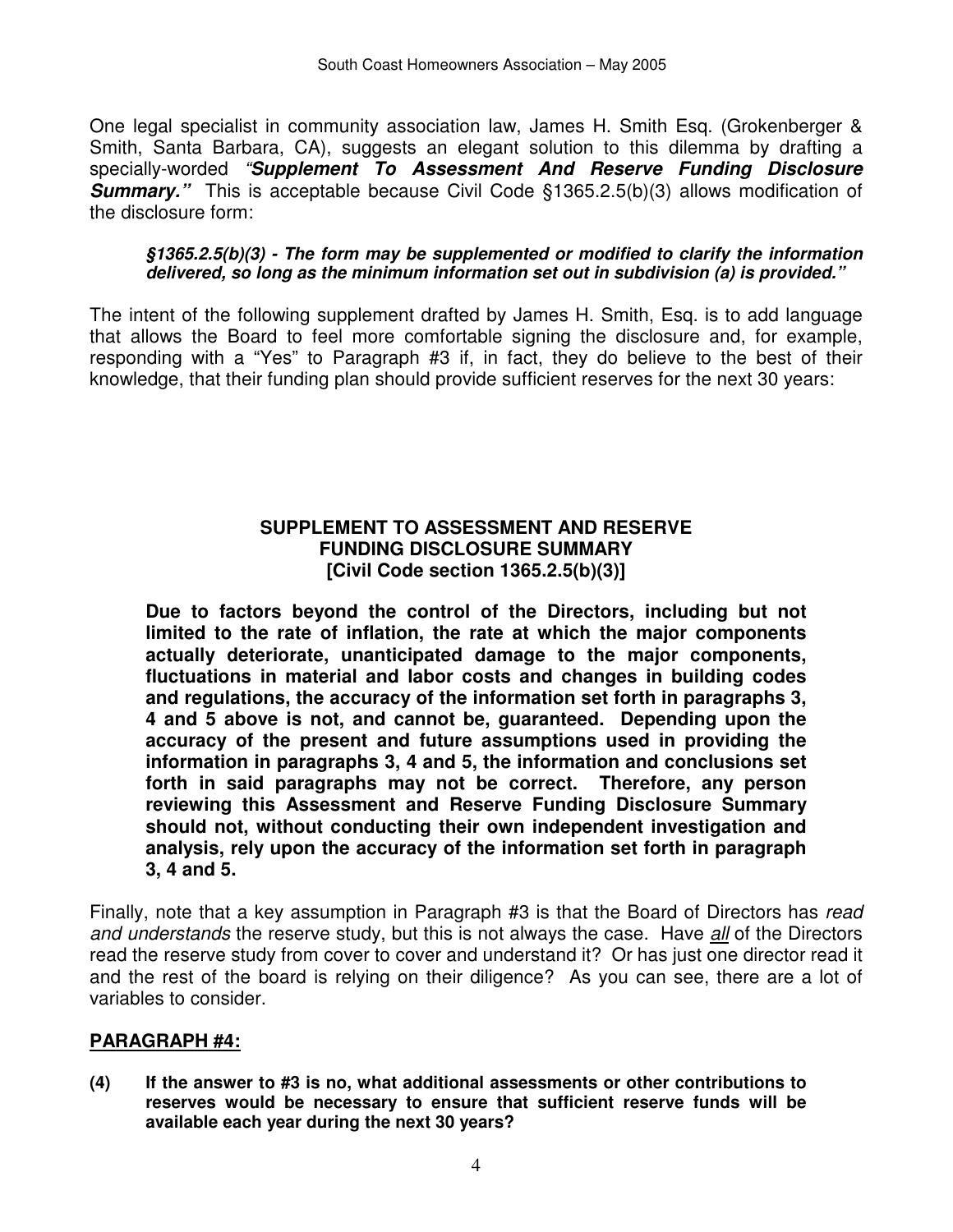| Approximate date assessment will<br>be due: | Amount per unit per month: |
|---------------------------------------------|----------------------------|
|                                             |                            |
|                                             |                            |
|                                             | Total:                     |

See description for Paragraph #3 & #4 above.

**PARAGRAPH #5:** Here is where the new disclosure form adds yet another level of detail above and beyond that required in Civil Code § 1365. Now, Boards must indicate which capital assets (reserve components) are listed in the reserve study, but are not included in the association's existing reserve funding.

In other words, which reserve components are the Board *intentionally not funding*. There is a fill-in form (refer to paragraph #5 below) where the board must explain why they are not funding each of these items. As an example, a board might enter the following: "The board is not funding wood siding replacement with regular reserve funding and plans to levy a special assessment if and when the wood siding needs replacement, but the remaining life of the siding is not known at this time."

However, in describing the rationale for not funding each item here, the board may appear as if it is adopting a de-facto "special assessment method of funding" rather than a "regular reserve assessment method of funding." Boards that adopt a method of reserve funding heavily dependent on special assessments against future members could be considered as negligent if roofs, roads and/or paint are already in neglected condition and if the future reserve expenses are known to be substantial and the ability of future association members to raise funds of the required magnitude is in question.

Finally, what if an association decides not to adopt the entire reserve funding plan recommended by the reserve study, but instead is planning to ramp up reserve funding over a period of years? How should this near-term lack of reserve funding be conveyed in the Board's response to paragraph #5?

As an example, suppose the reserve study recommends that the association should fund reserves at \$100,000 per year but the board opts to fund at only \$80,000 per year initially? Is the \$20,000 shortfall in funding attributable to any one reserve component? In a few cases when the board has made a conscious decision to do so, it might be. But more commonly, the \$20,000 shortfall in funding represents a conscious decision not to fund 20% of the aggregate pool of all reserve components. One might therefore conclude that the most accurate way to respond to paragraph #5 would be to list all reserve components and state that 20% of each component is not being funded in the current year, but then state that the association plans to increase funding gradually over the next few years in order to catch up to proper reserve funding levels.

#### **PARAGRAPH #6:**

**6) As of the last reserve study or update, the current balance in the reserve fund is \$\_\_\_\_\_\_\_\_. Based on the method of calculation in paragraph (4) of**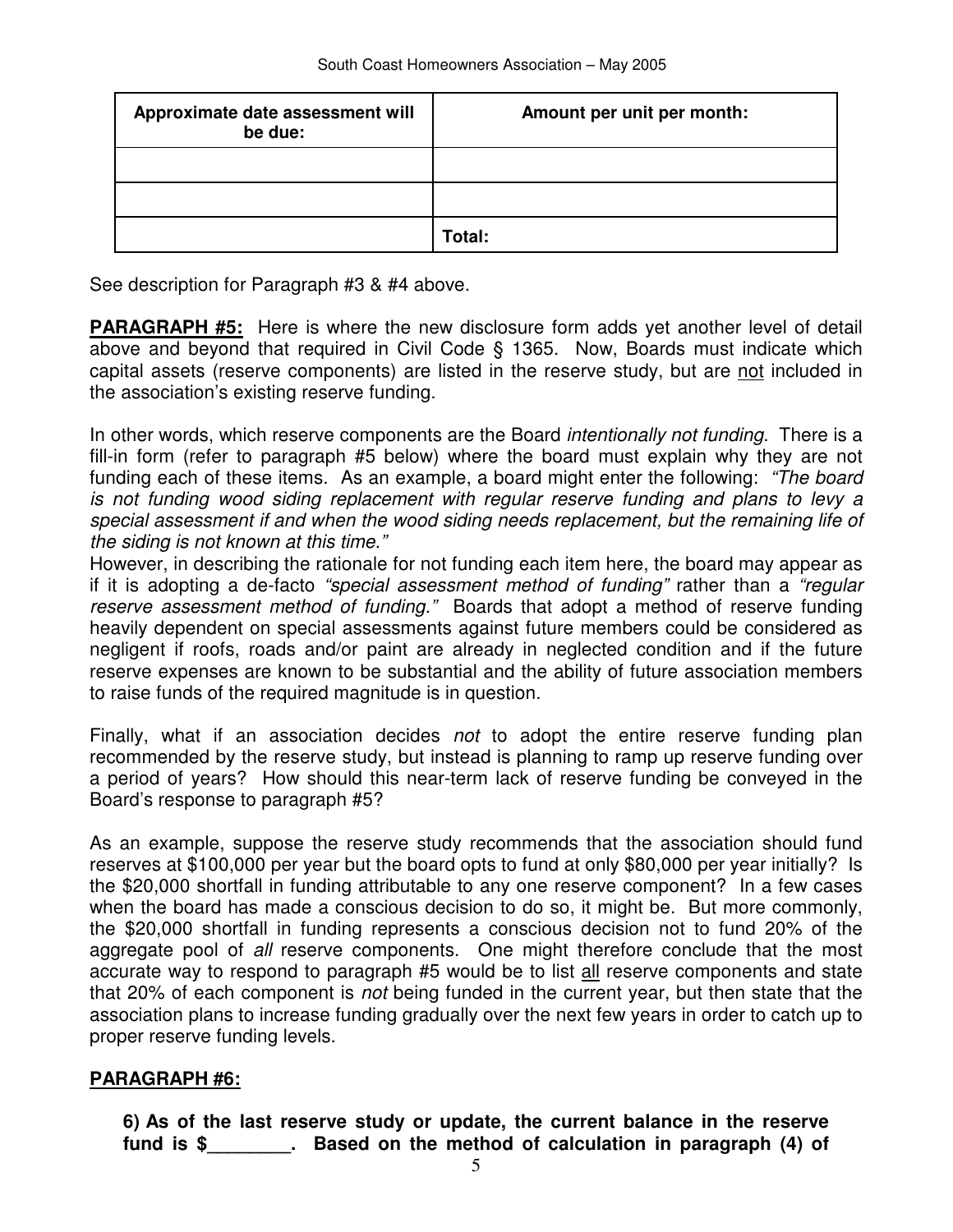**subdivision (b) of Section 1365.2.5, the required amount in the reserve fund is \$\_\_\_\_\_\_\_\_\_\_\_, and if an alternate, but generally accepted, method of calculation is also used, the required amount is \$\_\_\_\_\_\_\_\_\_\_\_. (See attached explanation)** 

The disclosure form was designed to be completed by board members and paragraph #6 is the only section of the disclosure form into which you can copy data directly from your reserve study without much deliberation on the part of the board. There are only two items:

- $\checkmark$  The "current reserve balance" meaning the fiscal year-end reserve fund balance used as a starting point in the most recent reserve study or reserve study annual update.
- $\checkmark$  The "required amount in the reserve fund" meaning the 100% funded balance as described above.

Note that the phrase "the required amount in the reserve fund" has caused considerable discussion among board members in California.

Evidently, the drafters of the Civil Code didn't consider the various interpretations of the word, "required" here because there is currently no requirement that associations in the State of California must be 100% funded – or 50% funded, for that matter. Yet some board members who have read this paragraph interpret it to mean that their association is now "required" to be 100% funded.

When the code says "the required amount in the reserve fund," it is referring to the dollar value representing the "depreciation-to-date" on all reserve components. If your association has cash in reserves representing the total depreciation-to-date on all of your reserve components, the association would be 100% funded. Most reserve studies provide this figure and refer to it in a variety of ways such as "Required Reserves," "Depreciation Liability," "Ideal Accumulated Reserves," "100% Funded Balance," etc.

Note that in the supplemental section of the new disclosure summary, there is an attempt to clarify this, but it is not expressed in the main part of the disclosure form that is normally sent to the membership:

**1365.2.5(b)(4) For the purpose of the report and summary, the amount of reserves needed to be accumulated for a component at a given time shall be computed as the current cost of replacement or repair multiplied by the number of years the component has been in service divided by the useful life of the component. This shall not be construed to require the board to fund reserves in accordance with this calculation.** 

Here, instead of using the phrase, "The required amount in the reserve fund," it states "the amount of reserves needed to be accumulated" which is a more palatable way of describing it. This description is more consistent with the rest of the Civil Code which does not "require" a certain level of reserve funding.

So the correct way to interpret this paragraph is to assume the drafters of the disclosure implicitly want the board to fill in the amount of cash the association would need to have in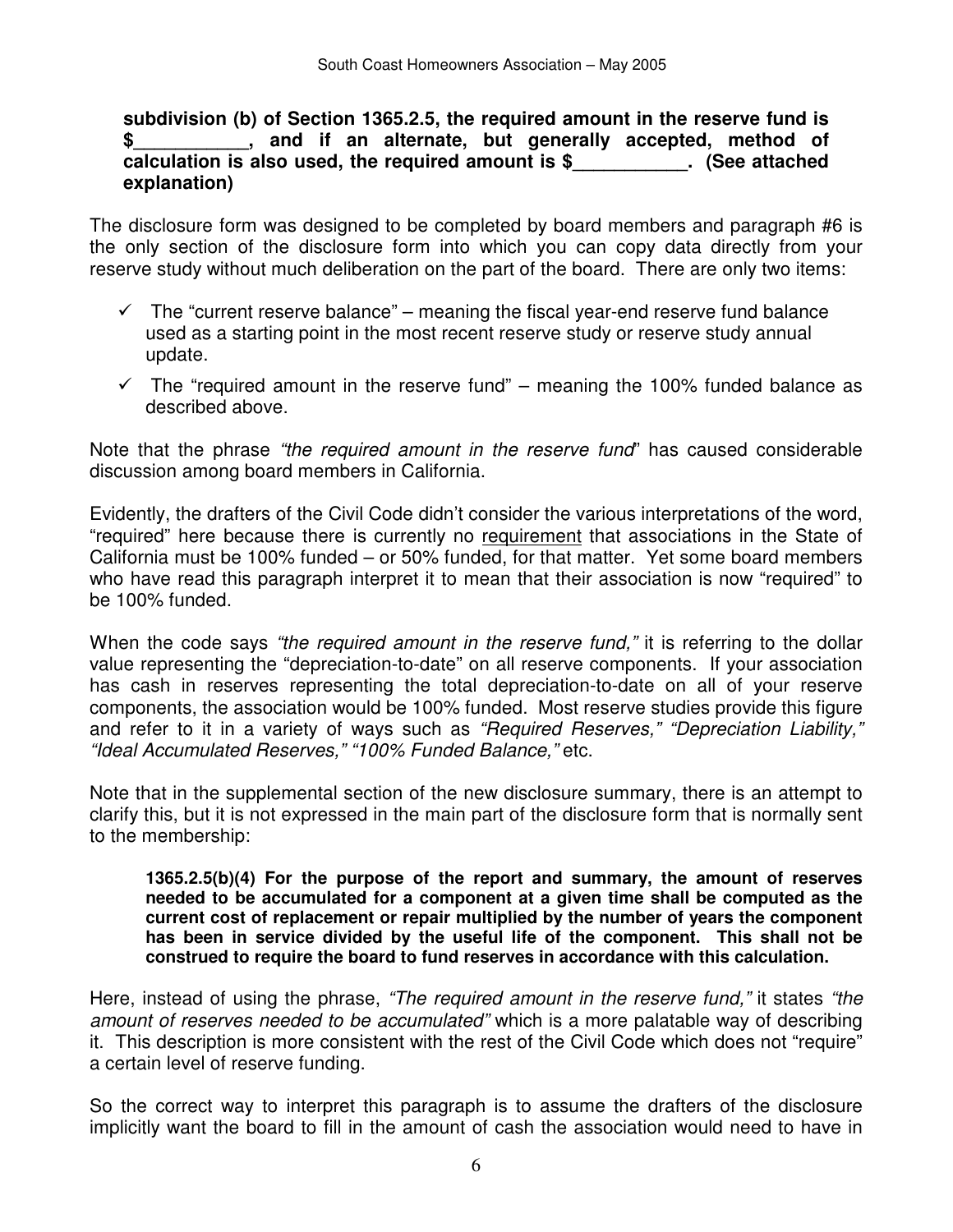reserves if it were to be 100% funded. You can usually find this number on a summary sheet in most reserve studies.

### **Distribution of the Disclosure**

Now that you are an expert on the "Assessment and Reserve Funding Disclosure Summary" form and you have filled it out, you must distribute it to all association members.

#### **1365.2.5(b)(3) The form set out in subdivision (a) shall accompany each pro forma operating budget or summary thereof that is delivered pursuant to this article.**

The following clause in the Civil Code stipulates when your operating budget (and hence this disclosure form) must be distributed:

#### **1365(a)(4): Notwithstanding a contrary provision in the governing documents, a copy of the operating budget shall be annually distributed not less than 30 days nor more than 90 days prior to the beginning of the association's fiscal year.**

To save you the trouble of counting days on your calendar, if your fiscal year-end is December 31<sup>st</sup>, the last day you can distribute your budget letter (and this disclosure form) would be December  $2^{nd}$ , which is 30 days prior to January 1<sup>st</sup>. The earliest you can distribute the letter would be October  $3^{rd}$ , which is the  $90^{th}$  day prior to January 1<sup>st</sup>.

As you see, the disclosure form is not particularly difficult to fill out. But as with any legal document containing forward-looking financial statements, you need to be very careful to make sure you do not make unrealistic promises. You should honestly portray the correct information based on your Board's diligent review of the reserve study and other information available to the board. If you feel uncertain about the proper wording to use, you might want to get further assistance from a legal professional.

[Following is a copy of the "Assessment and Reserve Funding Disclosure Summary" with the special supplement drafted by James Smith, Esq of Grokenberger & Smith in Santa Barbara, CA.]

### **ASSESSMENT AND RESERVE FUNDING DISCLOSURE SUMMARY**

California Civil Code section 1365.2.5 requires that this Assessment and Reserve Funding Disclosure Summary be distributed to all owners not less than thirty (30) days nor more than ninety (90) days prior to the beginning of the Associations fiscal year. The Summary is to be provided with, and accompany, the Association's Proforma Operating Budget or Summary thereof that is delivered to all owners pursuant to California Civil Code section 1365.

- (1) The current assessment per unit is \$\_\_\_\_\_\_\_\_\_\_ per Note: If assessments vary by the size or type of unit, the assessment applicable to this unit may be found on page of the attached report.
- (2) Additional assessments that have already been scheduled to be imposed or charged, regardless of the purpose, if they have been approved by the board and/or members: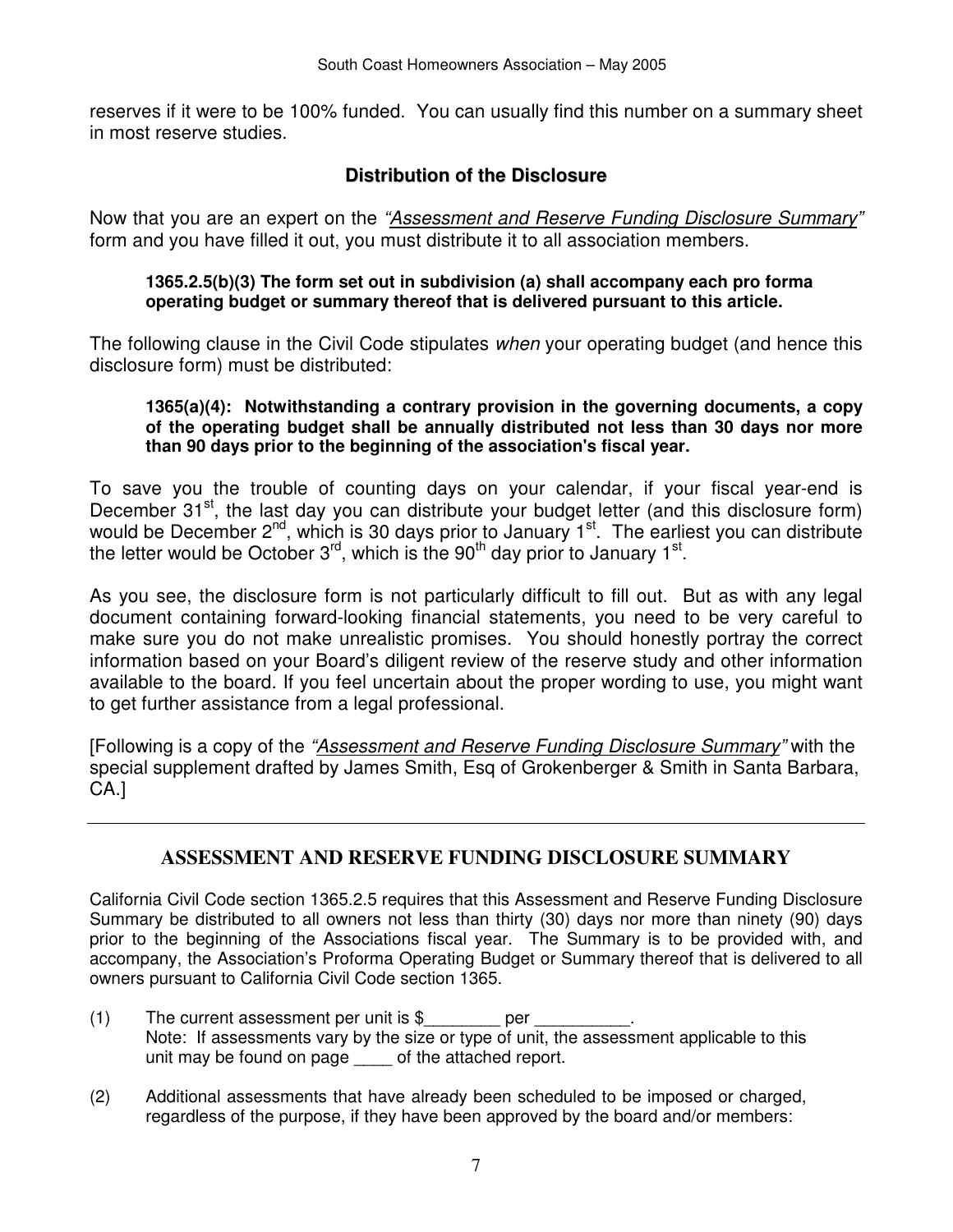| Date assessment is due: | Amount per unit per month<br>(If assessments are variable, see note<br>immediately below): | <b>Purpose of the assessment:</b> |
|-------------------------|--------------------------------------------------------------------------------------------|-----------------------------------|
|                         |                                                                                            |                                   |
|                         |                                                                                            |                                   |
|                         |                                                                                            |                                   |
|                         | Total:                                                                                     |                                   |

Note: If assessments vary by the size or type of unit, the assessment applicable to this unit may be found on page \_\_\_\_ of the attached report.

(3) Based upon the most recent reserve study and other information available to the Board of Directors, will currently projected reserve account balances be sufficient at the end of each year to meet the Association's obligation for repair and/or replacement of major components during the next 30 years?

Yes No No

(4) If the answer to #3 is no, what additional assessments or other contributions to reserves would be necessary to ensure that sufficient reserve funds will be available each year during the next 30 years?

| Approximate date assessment will be due: | Amount per unit per month: |
|------------------------------------------|----------------------------|
|                                          |                            |
|                                          |                            |
|                                          |                            |
|                                          |                            |
|                                          | Total:                     |

(5) The following major components, which are included in the reserve study, are NOT included in the existing reserve funding:

| <b>Major Components:</b> | Useful remaining life in years: | Reason this major component was<br>not included: |
|--------------------------|---------------------------------|--------------------------------------------------|
|                          |                                 |                                                  |
|                          |                                 |                                                  |
|                          |                                 |                                                  |

(6) As of the last reserve study or update, the current balance in the reserve fund is \$\_\_\_\_\_\_\_\_. Based on the method of calculation in paragraph (4) of subdivision (b) of Section 1365.2.5, the required amount in the reserve fund is \$ , and if an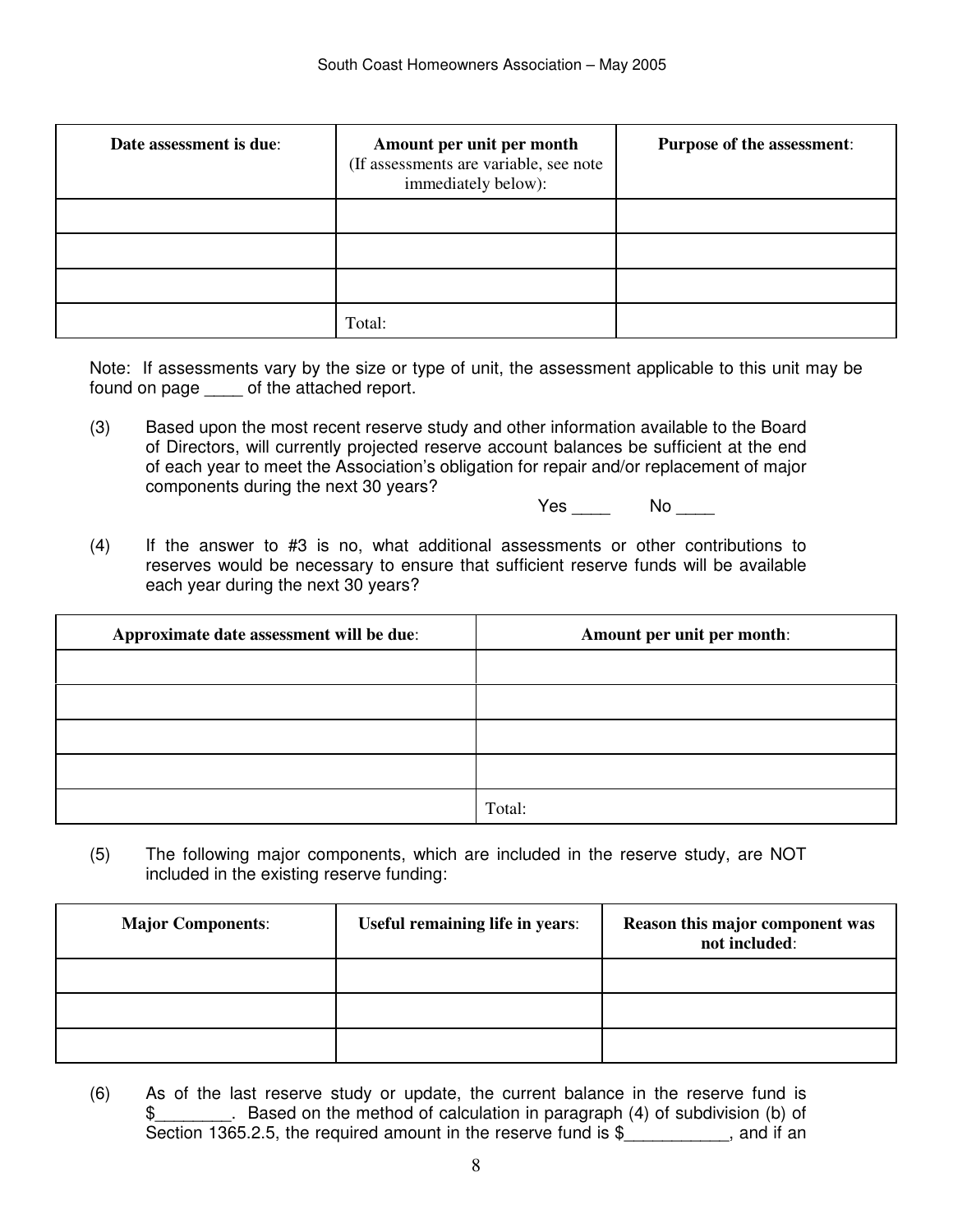alternate, but generally accepted, method of calculation is also used, the required amount is \$\_\_\_\_\_\_\_\_\_\_\_. (See attached explanation)

NOTE: The financial representations set forth in this summary are based on the best estimates of the preparer at that time. The estimates are subject to change.

#### **SUPPLEMENT TO ASSESSMENT AND RESERVE FUNDING DISCLOSURE SUMMARY**

[Civil Code section  $1365.2.5(b)(3)$ ]

Due to factors beyond the control of the Directors, including but not limited to the rate of inflation, the rate at which the major components actually deteriorate, unanticipated damage to the major components, fluctuations in material and labor costs and changes in building codes and regulations, the accuracy of the information set forth in paragraphs 3, 4 and 5 above is not, and cannot be, guaranteed. Depending upon the accuracy of the present and future assumptions used in providing the information in paragraphs 3, 4 and 5, the information and conclusions set forth in said paragraphs may not be correct. Therefore, any person reviewing this Assessment and Reserve Funding Disclosure Summary should not, without conducting their own independent investigation and analysis, rely upon the accuracy of the information set forth in paragraph 3, 4 and 5.

Please note, for purposes of this Assessment and Reserve Funding Disclosure, the words and phrases stated below are given the following meaning:

1. "Estimated remaining useful life" means the time reasonably calculated to remain before a major component will require replacement.

2. "Major component" has the meaning used in section 1365.5. Components with an estimated remaining useful life of more than thirty (30) years may be included in a study as a capital asset or disregarded from the reserve calculation, so long as the decision is revealed in the reserve study report and reported in the Assessment and Reserve Funding Disclosure Summary.

Dated: \_\_\_\_\_\_\_\_\_\_\_\_\_\_\_\_\_\_\_\_\_\_ By:\_\_\_\_\_\_\_\_\_\_\_\_\_\_\_\_\_\_\_\_\_\_\_\_\_\_\_\_\_\_\_

**"Caution"** 

**This form is provided as a courtesy by James H. Smith, Esq. of the law firm of Grokenberger & Smith. Telephone: (805) 965-7746. Your Association's Governing Documents and/or changes in the law may require this form to be modified.**

# **IS ALL YOUR MAIL ARRIVING ON TIME?**

The Postal Service continues to automate much of the mail handling process involving less and less "human" handling. While this may work 99+ percent of the time, the letters that aren't handled correctly generate some bizarre results. I don't know if it's just me but I have recently seen an increase in errant mail. Be alert to the following. The check may indeed be in the mail, but who knows where! An owner may have mailed the payment but if you use a lockbox service or don't retain the envelope with the postmark on it, your treasurer may assess a late payment penalty when it's not your member's fault.

1) The Postal Service places bar codes and zip code information in black on the front of the envelope and in fluorescent orange on the back. If an error is made in entering the bar code or if two pieces get stuck together, a letter can be routed nowhere near where it was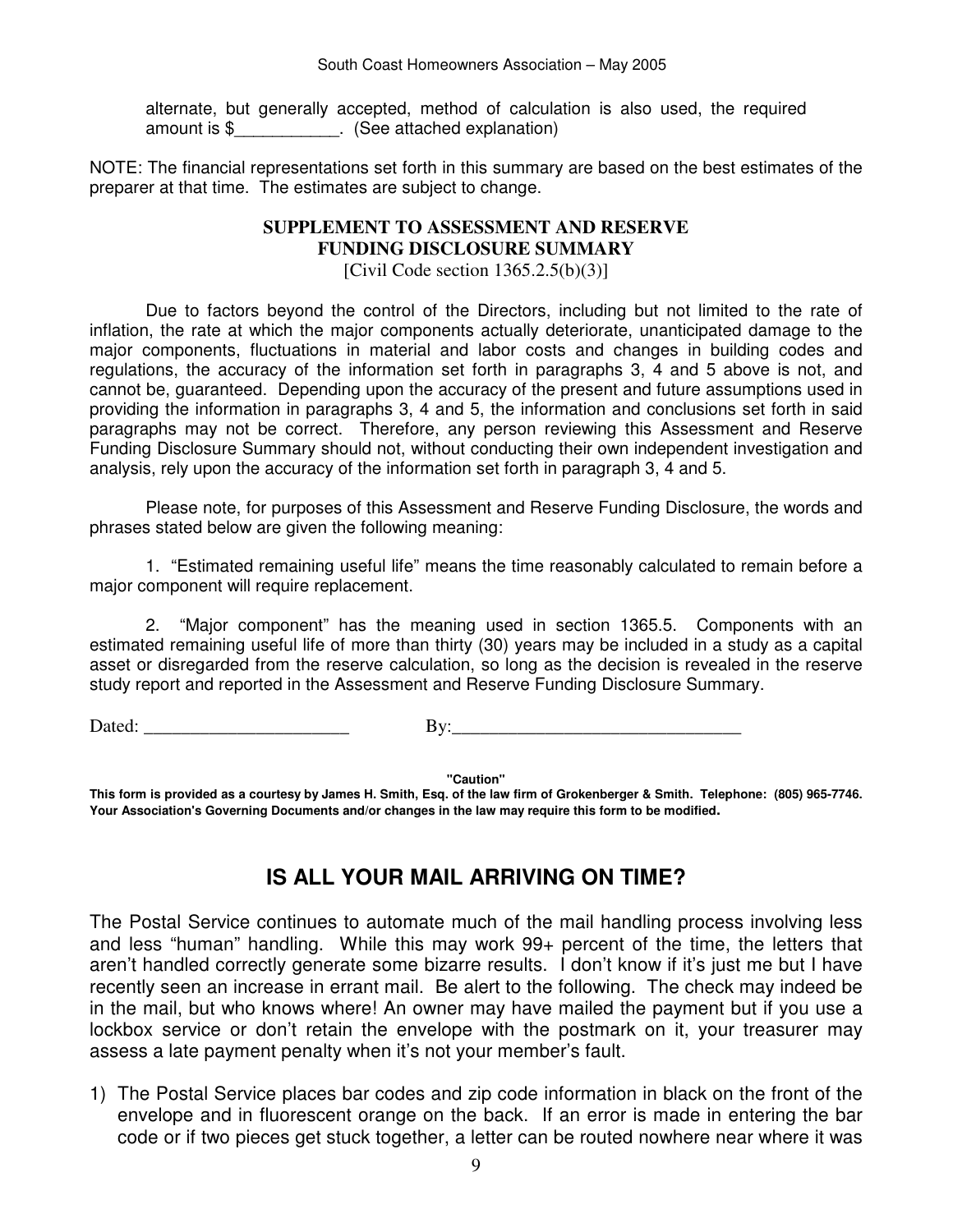supposed to go. If the misdirected mail is simply placed back in the mail without blacking out the errant bar codes, it simply keeps coming back. Recently, a client mailed a payment to me in one of my self-addressed stamped envelopes. It was routed to Washington, DC and then returned. Time from Goleta to DC – 2 days. Time from DC to Goleta – 15 days. No word why the return trip took so long.

- 2) Owner paid monthly assessment using a hand-written address on the envelope. One of the digits of the PO Box could have been misinterpreted. Mailed from San Francisco, it took over 6 weeks to make it to the PO Box.
- 3) A tax return was mailed to a client in Goleta and the last 2 digits of the street address were reversed which placed the package across the street from where it belonged. Took two weeks for it to be returned to sender to be re-mailed to the correct address.

# **MEGAN'S LAW AND YOUR ASSOCIATION**

A recent change in California law has put the entire California Sex Offender Registry on a website that anyone can access to determine whether a registered sex offender lives in your association. Prior to this year, you had to go to the Sheriff's Department and look up the information on its computer. The new web site is www.meganslaw.ca.gov. Once there, you need to review the rules of use and agree to them prior to accessing the data. I would recommend that someone from each association check the Registry and if a registered sex offender lives in your association, contact your attorney to determine what the association can do (disclose identity, contact law enforcement, have members go to the web site or do nothing). Do not proceed without an attorney's advice. There are penalties for making disclosures improperly or harassing a registrant.

The easiest way to access the database is to enter the zip code of your association. I tried 93111 for example and 6 names/addresses were listed. I tried 93013 and 14 names were listed. This information may not be up-to-date as the registrant may have moved recently or is not keeping law enforcement informed or his/her address.

# **WHO CAN ATTEND OPEN BOARD MEETINGS?**

Some months ago, an ad appeared in the Santa Barbara News-Press from a "loan consultant" suggesting that potential buyers of a common interest development unit attend a few homeowner association meetings before deciding to buy in a particular community. "There, the elected representatives discuss and decide on issues affecting all of the development's residents in which all residents may attend and take part in."

In keeping with the "Open Meeting Act", which is part of the Davis Stirling Act (Civil Code 1363.05), please be reminded of the following. These are business meetings of the board. Owners may participate in the member commentary period wherever it is placed in the agenda. Nonowners are not required to be allowed attendance at the meeting unless the board authorizes their attendance. Perhaps the better advice would be for a prospective owner to speak with existing owners concerning the operation and management of the association to gain a sense of whether they wish to buy into the association. These meetings are not open to the general public or the press.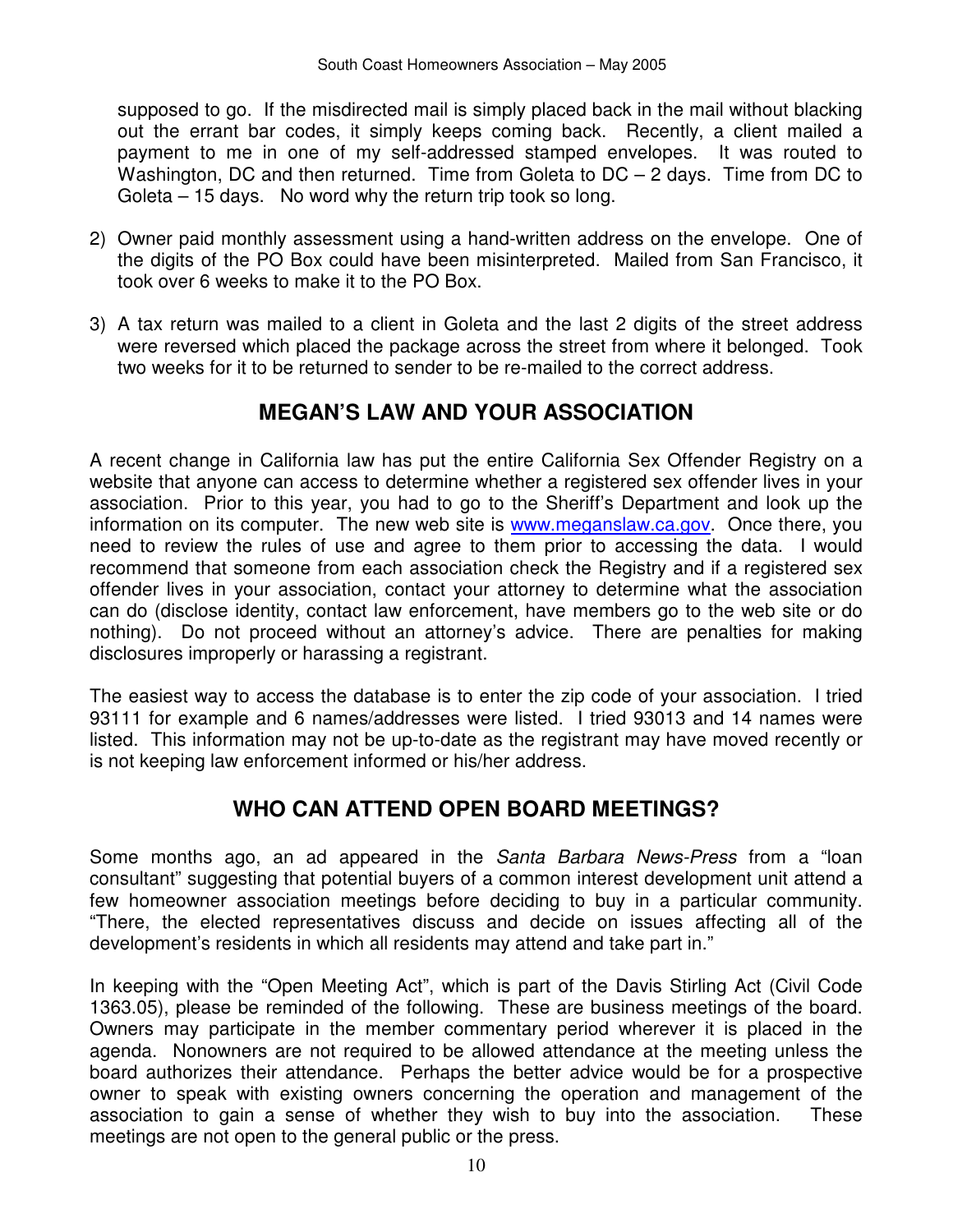# **SOUTH COAST NEWSLETTER SPONSORS**

# **ACCOUNTANTS**

**Cagianut and Company, CPAs Gayle Cagianut, CPA P. O. Box 1047 Oak View, CA 93022 805-642-4658** 

**Michael J. Gartzke, CPA 5669 Calle Real #A Goleta, CA 93117 805-964-7806** 

**Denise LeBlanc, CPA P. O. Box 2040 Santa Maria, CA 93457 805-598-6737** 

# **ATTORNEYS**

**Allen & Kimbell, LLP Steven K. McGuire 317 E. Carrillo St. Santa Barbara, CA 93101 805-963-8611** 

#### **Beth A. Grimm**  www.californiacondoguru.com **3478 Buskirk #1000 Pleasant Hill, CA 94523 925-746-7177**

**James H. Smith Grokenberger, Smith & Courtney 1004 Santa Barbara St. Santa Barbara, CA 93101 805-965-7746** 

**David A. Loewenthal Loewenthal, Hillshafer & Rosen 15260 Ventura Blvd #1400 Sherman Oaks, CA 91403 866-474-5529** 

# **FINANCIAL SERVICES**

**Community West Bank Andy Clark 5827 Hollister Avenue Goleta, CA 93117 805-683-4944** 

**First Bank Association Services Diane Doria/Judy Remley 2797 Agoura Rd Westlake Village, CA 91361 800-539-9616** 

# **ASSOCIATION MANAGEMENT**

**Sandra G. Foehl, CCAM P. O. Box 8152 Goleta, CA 93116 805-968-3435** 

**Santa Barbara Resources, Inc. Phyllis Ventura P. O. Box 6646 Santa Barbara, CA 93160 805-964-1409** 

**Spectrum Property Services Cheri Conti 1259 Callens Rd #A Ventura, CA 93003 805-642-6160** 

**Town'n Country Property Management Connie Burns 5669 Calle Real Goleta, CA 93117 805-967-4741** 

**Goetz & Associates Manderley Property Services North Santa Barbara/SLO Counties Gordon Goetz, CCAM 805-937-7278**